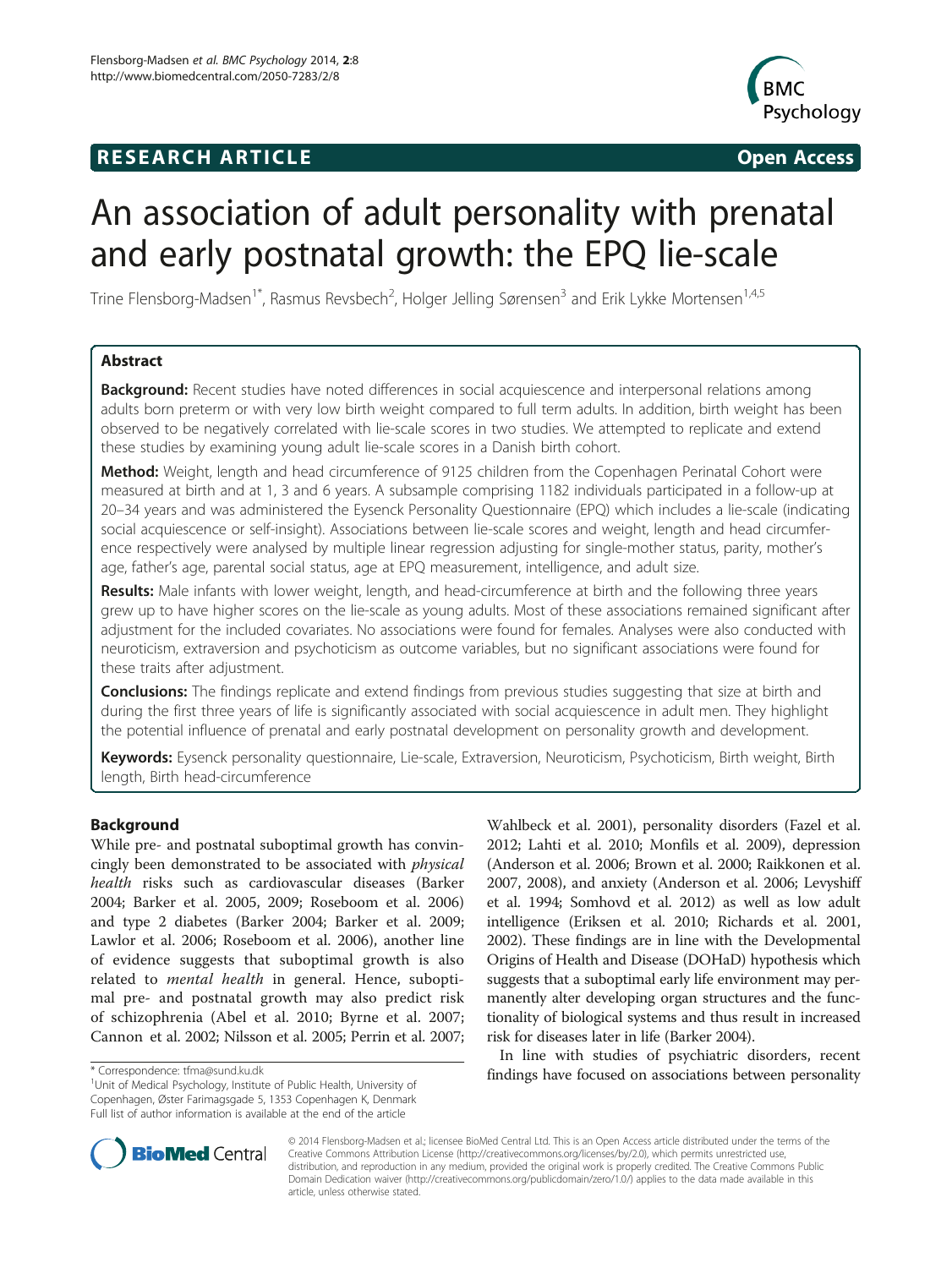traits and pre- and postnatal growth. Thus, preterm birth and very low birth weight have proven to be associated with higher neuroticism and agreeableness in addition to lower extraversion (Hertz et al. [2013](#page-7-0)), difficulties in establishing social contacts (Hille et al. [2008](#page-7-0)), antisocial behaviours (Hack et al. [2004\)](#page-7-0), cautiousness (Waxman et al. [2013\)](#page-7-0), and to be more likely to be cautious, shy, risk aversive and less extraverted (Schmidt et al. [2008\)](#page-7-0). In representative samples, research of associations between birth weight and personality traits is sparse and based on either The Helsinki Birth Cohort Study 1934–44 (HBCS) or the English national child development study (NCDS) from 1958. In HBCS, a recent study found low birth weight to be associated with neuroticism in late adulthood (61–63 years), such that individuals born with a low birth weight  $(\leq 2500 \text{ g})$  had higher neuroticism scores compared to those weighing more at birth. In addition, they found height and weight growth trajectories from birth to adulthood to be associated with extraversion (Lahti et al. [2013\)](#page-7-0). Other studies, based on the HBCS found that, birth weight, length, and head circumference were associated with cognitive abilities, temperament, hostility, trait anxiety, depression, and ADHD symptoms later in life (Lahti et al. [2008](#page-7-0); Raikkonen et al. [2007, 2008;](#page-7-0) Raikkonen and Pesonen [2009\)](#page-7-0). Similarly, NCDS found mental distress to be inversely associated with birth weight (Cheung et al. [2002\)](#page-6-0).

Lie scales were originally introduced into personality measures in order to detect the "faking good" of scores on other scales (O'Donovan [1969\)](#page-7-0). It has, however, been suggested that lie scales in general should be interpreted as measuring a personality dimension in its own right (Furnham [1986;](#page-6-0) McCrae and Costa [1983](#page-7-0)). According to Eysenck & Eysenck [\(1976\)](#page-6-0), the lie scale included in the Eysenck Personality Questionnaire (EPQ) permits lying to be diagnosed when a set of rarely performed desirable acts are endorsed as being typical of the respondent, and when common non-desirable acts are subsequently denied. The unitary nature of the Eysenckian lie scale has been questioned, and more than one distinct personality component has been suggested (Francis [1991;](#page-6-0) Francis et al. [1991;](#page-6-0) Pearson and Francis [1989\)](#page-7-0). According to some researchers, the dimension is best characterized as social acquiescence or conformity (Birenbaum and Montag [1989;](#page-6-0) Massey [1980](#page-7-0)) and according to others as (lack of) self-insight (Crookes and Buckley [1976](#page-6-0); Francis et al. [1983](#page-6-0); Francis [1991](#page-6-0); Kirton [1977\)](#page-7-0).

In addition to the studies concerning social acquiescence mentioned above, two studies have investigated specifically whether size at birth is associated with liescale scores in adulthood. A study by Allin et al. ([2006](#page-6-0)) found that very preterm males scored higher on the lie-scale (although this did not quite reach statistical significance), and that birth weight in general was negatively correlated with lie-scale score. In accordance with these results, Schmidt et al. found extremely low birth weight to be associated with higher shyness and lower sociability, and lower birth weight, overall, to be associated with higher lie-scale scores (Schmidt et al. [2008](#page-7-0)).

In this study, we will attempt to replicate and extend these findings by examining whether high lie-scale scores in adulthood are associated with smaller size at birth. We had opportunity to investigate this question in the Copenhagen Perinatal Cohort (CPC) which includes measures of weight, length, and head-circumference at birth and during the first six years as well as young adult lie-scale scores measured by the EPQ (Eysenck and Eysenck [1975\)](#page-6-0). Since repeated measures of size during the first 6 years were available, it was possible to analyse, not only associations with prenatal growth, but also associations between size in early childhood and young adult lie-scale scores. Stronger associations of personality with birth weight may suggest that prenatal growth may influence personality development, whereas an agerelated increase in the strength would suggest that postnatal growth plays a more relevant role.

### Methods

### Study population

The study objectives were investigated using data from the Copenhagen Perinatal Cohort (CPC) and from a follow-up study of this birth cohort, the Prenatal Development Project (PDP). The Copenhagen Perinatal Cohort was initially established with data on 8,949 mothers and their 9,125 consecutive deliveries born at the University Hospital in Copenhagen during the period 1959–61. Information on demographic, socioeconomic, prenatal, and postnatal factors were recorded prospectively during pregnancy, at delivery, and at a 1-year examination (Zachau-Christiansen and Ross [1975\)](#page-7-0). The mothers were mainly residents in Copenhagen, but some were admitted on obstetrical complications or because of single mother status (Villumsen [1970](#page-7-0)). A total of 8,400 infants survived the first month after birth. A subsample comprising 1575 members of the Perinatal Cohort were selected on the basis of pre- and perinatal records and 1249 participated in The Prenatal Development Project between 1982 to 1994 (Reinisch et al. [1993](#page-7-0)). The full test battery included a 2–4 hour home assessment by a social worker and an 8–11 hour psychological evaluation conducted at the Institute of Preventive Medicine (Reinisch et al. [1993;](#page-7-0) Mortensen et al. [2002](#page-7-0)). Several personality and cognitive tests were administered, including the Eysenck Personality Questionnaire (EPQ) (Eysenck and Eysenck [1975](#page-6-0)) which was administered to 1182 participants.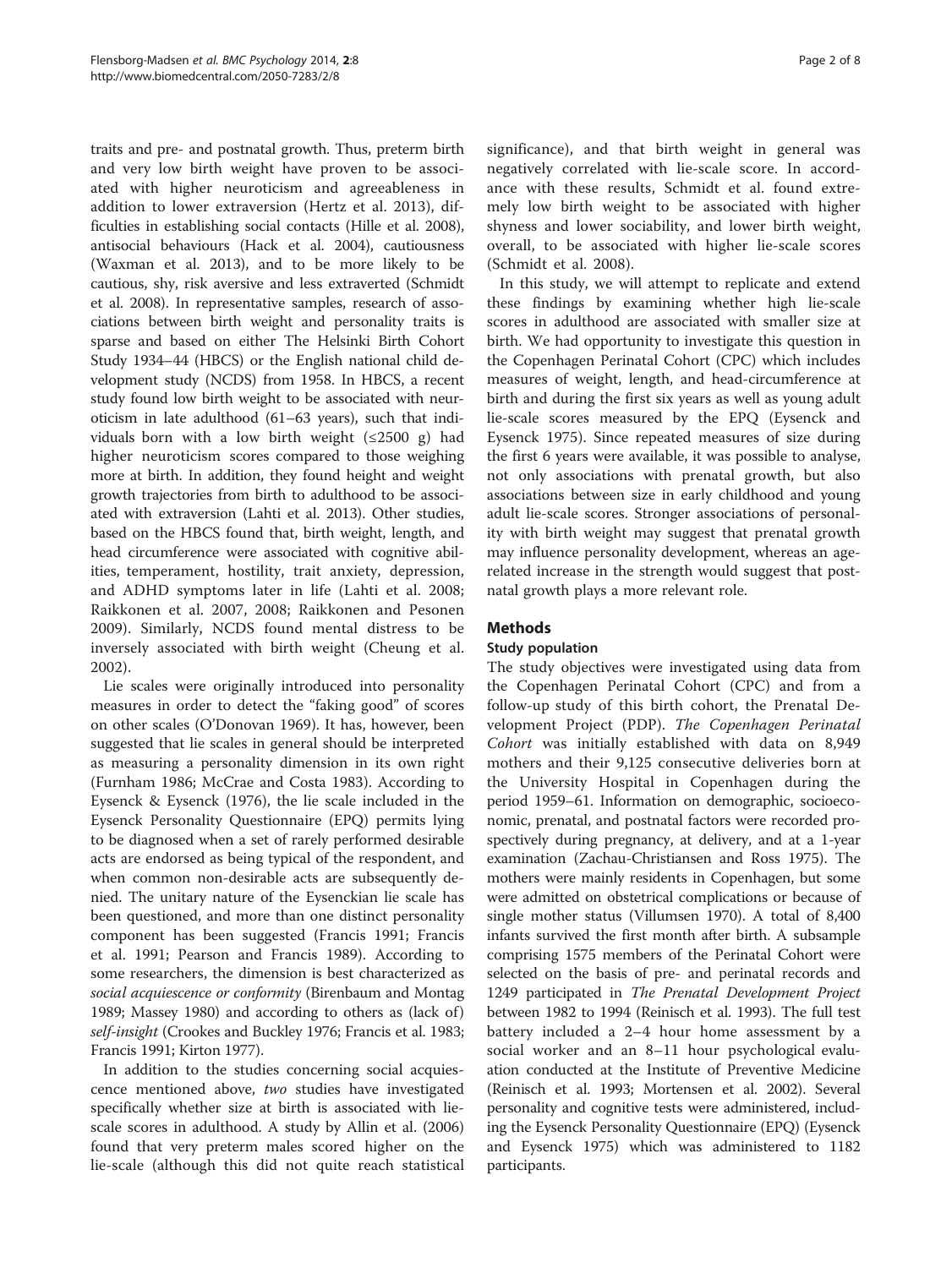#### <span id="page-2-0"></span>Early weight, length, and head circumference

Birth weight (kg), length (cm) and head circumference (cm) were measured immediately after birth by either a midwife or a nurse and again at 1, 3 and 6 years (Villumsen [1970](#page-7-0)).

#### Adult follow-up

The adult follow-up took place when the participants were  $20.3-34.5$  years old  $(SD = 4.31)$ . Among other measures, the comprehensive assessment included the following:

Eysenck Personality Questionnaire (EPQ) developed in 1975 (Eysenck and Eysenck [1975](#page-6-0)) was used. The Danish version comprises 101 binary "yes" or "no" questions from which scores on the personality traits of extraversion, neuroticism, psychoticism and lie-scale are derived (21 questions are included in the lie-scale).

Weight (kg), length (cm), and head circumference (cm) were obtained as part of a comprehensive assessment of physical characteristics.

The complete Wechsler's Adult Intelligence Scale (WAIS) was administered (Wechsler [1958](#page-7-0)), and the Full Scale IQ is included in the presented analyses.

#### Statistical analyses

The missing data rate on weight, length, and head circumference between the ages of 0 and 6 years varied from 2.8% to 49.5% with missing data rates generally increasing with increasing age of the child. Participants with incomplete information on exposure variables were excluded from the analysis in which the particular exposure was analysed. T-tests were used to evaluate associations between birth weight and potential confounding factors and mediators (Table 1).

Estimates of the associations between weight, length, and head circumference during the first six years and personality traits in adulthood were computed by means of multiple linear regression models (Rothman [1998](#page-7-0)) adjusting for: Single-mother status, parity, mother's age, father's age, parental social status, and age of EPQ measurement. These variables were chosen based on the literature in addition to theoretical considerations of potentially confounding factors; they were not dichotomized in the regression models but included as continuous variables. Missing values of the covariates varied from 0.08% (parity) and 0.25% (mother's age) to 10.7% (parental social status).

#### Table 1 Descriptive characteristics of possible confounding factors

| Exposure variables <sup>a</sup> | Mean level of birthweight   |                               |  |  |  |  |
|---------------------------------|-----------------------------|-------------------------------|--|--|--|--|
|                                 | Men (P-value <sup>b</sup> ) | Women (P-value <sup>b</sup> ) |  |  |  |  |
| Single mother                   |                             |                               |  |  |  |  |
| Yes                             | 3213 g (0.14)               | $3191$ g (0.90)               |  |  |  |  |
| No                              | 3312 g                      | 3183 g                        |  |  |  |  |
| Parity (first parity)           |                             |                               |  |  |  |  |
| Yes                             | 3220 g (0.004)              | 3166 g $(0.58)$               |  |  |  |  |
| Nο                              | 3353 g                      | 3190 g                        |  |  |  |  |
| Mother's age                    |                             |                               |  |  |  |  |
| < 24.5                          | 3261 g (0.30)               | 3179 g (0.99)                 |  |  |  |  |
| >24.5                           | 3314 g                      | 3178 g                        |  |  |  |  |
| Father's age                    |                             |                               |  |  |  |  |
| $28.5$                          | 3273 g (0.47)               | $3159$ g $(0.47)$             |  |  |  |  |
| >28.5                           | 3308 g                      | 3193 g                        |  |  |  |  |
| Parental social status          |                             |                               |  |  |  |  |
| Lower end $(<$ 4)               | 3275 g (0.68)               | 3127 g (0.12)                 |  |  |  |  |
| Higher end $(≥4)$               | 3297 g                      | 3204 g                        |  |  |  |  |
| Age of EPQ measurement          |                             |                               |  |  |  |  |
| $\leq$ 29 years                 | 3320 g (0.22)               | 3176 g (0.67)                 |  |  |  |  |
| >29 years                       | 3261 g                      | 3195 g                        |  |  |  |  |
| Adult intelligence              |                             |                               |  |  |  |  |
| < 103                           | 3257 g (0.22)               | 3133 g $(0.05)$               |  |  |  |  |
| $\geq 103$                      | 3315 g                      | 3222 g                        |  |  |  |  |
| Adult weight                    |                             |                               |  |  |  |  |
| $\leq 68.5$                     | 3074 g (<0.0001)            | 3146 g (0.001)                |  |  |  |  |
| >68.5                           | 3356 g                      | 3318 g                        |  |  |  |  |
| Adult height                    |                             |                               |  |  |  |  |
| $\leq 173$                      | 2995 g (<0.0001)            | 3156 g (0.001)                |  |  |  |  |
| >173                            | 3342 g                      | 3374 g                        |  |  |  |  |
| Adult head-circumference        |                             |                               |  |  |  |  |
| $\leq 56.5$                     | 3116 g (<0.0001)            | $3153$ g (0.001)              |  |  |  |  |
| >56.5                           | 3337 g                      | 3357 g                        |  |  |  |  |
| <b>Birth-length</b>             |                             |                               |  |  |  |  |
| $< 51$ cm                       | 2761 g (<0.0001)            | 2790 g (<0.0001)              |  |  |  |  |
| $\geq$ 51 cm                    | 3553 g                      | 3496 g                        |  |  |  |  |
| Head circumference, birth       |                             |                               |  |  |  |  |
| $<$ 34.5 cm                     | 2835 g (<0.0001)            | 2948 g (<0.0001)              |  |  |  |  |
| $\geq$ 34.5 cm                  | 3551 g                      | 3526 g                        |  |  |  |  |

<sup>a</sup> Exposure variables are divided according to 50% distribution.

**b**Two independent samples t-test.

To evaluate the independent contribution of size at 1, 3 and 6 years, previous growth variables (i.e. birth weight and weight at 1 year in analyses of weight at 3 years) were included as covariates in a separate analysis. In several other studies, intelligence in adulthood has been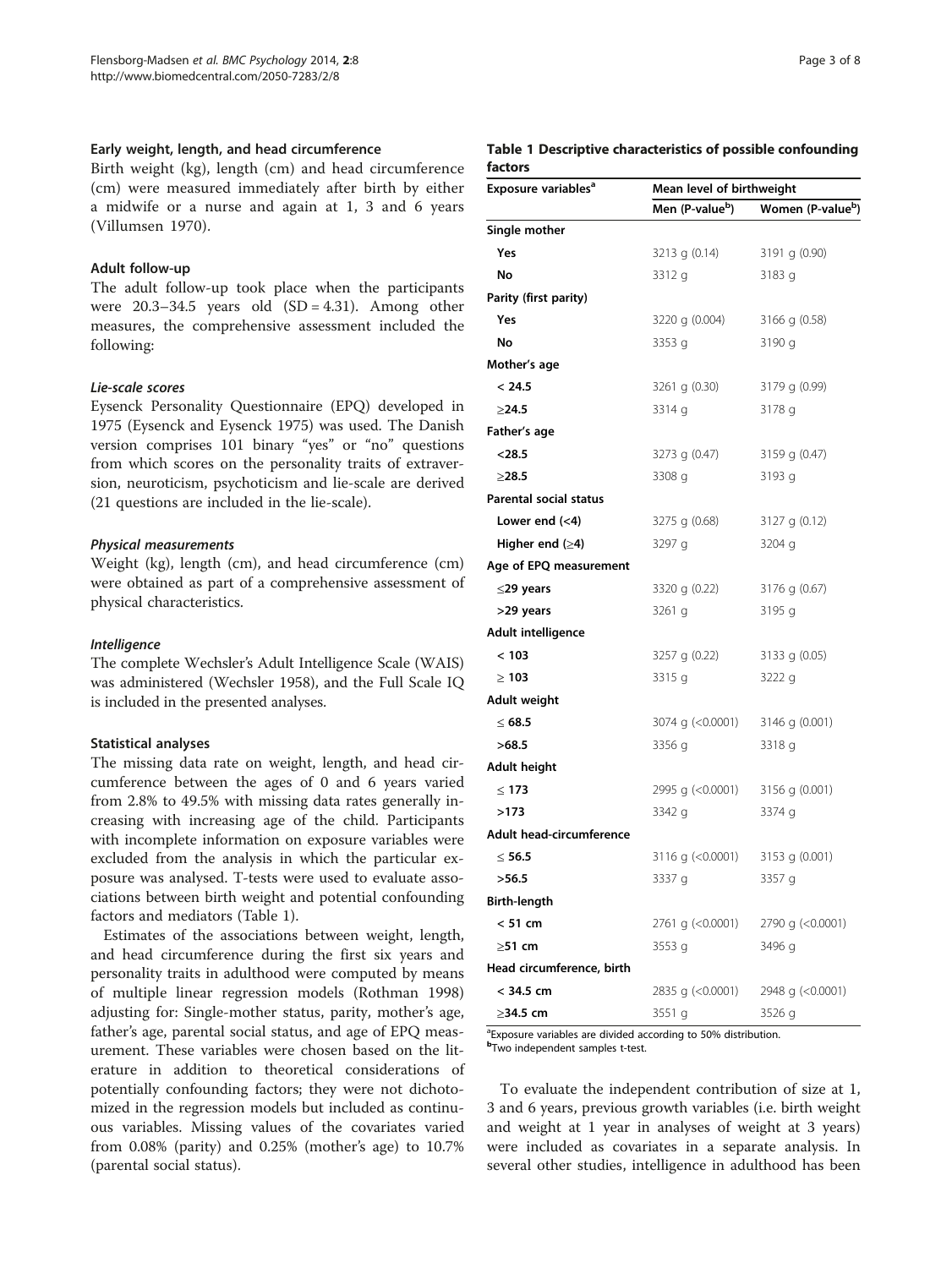<span id="page-3-0"></span>found to be associated with size at birth (Eriksen et al. [2010](#page-6-0); Richards et al. [2001, 2002\)](#page-7-0), and this was also the case in the present study where intelligence was significantly associated with both birth weight and with lie-scale scores. Thus, it is possible that associations between early physical characteristics and lie-scale scores are mediated by intelligence. It is also possible that the associations between early physical characteristics and lie-scale scores are mediated by adult physical characteristics. Consequently, supplementary analyses were conducted including adult intelligence and adult physical characteristics as covariates in the fully adjusted model (i.e. adult weight in analyses of weight at 0, 1, 3 and 6 years, etc.) in order to evaluate these estimates (Tables 2 and [3](#page-4-0)).

Different models were used for inclusion of confounding and mediating factors (See Tables 2 and [3\)](#page-4-0). All analyses were stratified according to sex because preliminary analyses revealed significant interactions between sex and physical size variables on the EPQ Lie Scale (weight at 1 year, birth length, and birth head circumference).

To evaluate the influence of missing data on the results, supplementary analyses were conducted using multiple imputation in which missing values on weight, length and head-circumference were replaced with imputed values (generated from values of weight, length and head-circumferences, the lie-scale score and covariates) and analysed using 40 imputed datasets (Schafer [1997](#page-7-0)).

The assumption of normal distribution of residuals of the lie-scale score was evaluated graphically and only showed minor deviations which should not bias estimates or standard-errors (Wooldridge [2006](#page-7-0)). The assumption of linearity was evaluated graphically and showed no deviations. Additionally, linearity of regression was analysed by testing the significance of a quadratic component for all exposure variables. This component was not found significant for any of the exposure variables (except for weight and length at 3 years as predictors of neuroticism, where the quadratic component explained 0.57% and 0.60% respectively).

All statistical analyses were conducted by means of the statistical software package SAS 9.1.

In addition to investigating lie-scale scores, all abovementioned analyses were conducted for neuroticism, extraversion and psychoticism as measured in the EPQ.

#### Results

Table [1](#page-2-0) shows associations between the covariates and mean levels of birth weight. Adult weight, adult height, adult head-circumference, birth-length, and head-circumference at birth were all significantly associated with the mean level of birth weight for both genders. In addition, parity was associated with birth weight for men, while adult intelligence was associated with birth weight for women.

Table 2 MEN: Beta weights for childhood measures of weight, length and head circumference in regression models predicting adult lie-scale scores

| Exposure variable             | N   | Unadjusted b | Adjusted <sup>a</sup> b | Fully adjusted -<br>including previous<br>growth <sup>b</sup> b | Fully adjusted -<br>including $IQc b$ | Fully adjusted -<br>including<br>adult size <sup>d</sup> b | <b>Imputed values</b><br>(40 datasets),<br>adjusted <sup>a</sup> b |
|-------------------------------|-----|--------------|-------------------------|-----------------------------------------------------------------|---------------------------------------|------------------------------------------------------------|--------------------------------------------------------------------|
| Birth weight (kg)             | 578 | $-0.64**$    | $-0.52$                 | ۰.                                                              | $-0.47$                               | $-0.48$                                                    | $-0.57*$                                                           |
| Weight 1 y (kg)               | 432 | $-0.52**$    | $-0.43**$               | $-0.37*$                                                        | $-0.41***$                            | $-0.47**$                                                  | $-0.46***$                                                         |
| Weight 3 y (kg)               | 347 | $-0.26*$     | $-0.22*$                | $-0.007$                                                        | $-0.18$                               | $-0.30**$                                                  | $-0.24***$                                                         |
| Weight 6 y (kg)               | 285 | 0.01         | $-0.02$                 | 0.12                                                            | $-0.02$                               | $-0.06$                                                    | $-0.004$                                                           |
| Birth length (cm)             | 573 | $-0.14*$     | $-0.13*$                | $\sim$                                                          | $-0.13*$                              | $-0.08$                                                    | $-0.13*$                                                           |
| Length $1 y (cm)$             | 438 | $-0.13*$     | $-0.11*$                | $-0.09$                                                         | $-0.11*$                              | $-0.03$                                                    | $-0.11*$                                                           |
| Length $3y$ (cm)              | 358 | $-0.11*$     | $-0.11*$                | $-0.09$                                                         | $-0.09$                               | $-0.06$                                                    | $-0.10*$                                                           |
| Length $6y$ (cm)              | 299 | $-0.05$      | $-0.07$                 | $-0.03$                                                         | $-0.07$                               | $-0.04$                                                    | $-0.04$                                                            |
| Head circumference birth (cm) | 534 | $-0.30**$    | $-0.25*$                | $\overline{\phantom{a}}$                                        | $-0.22*$                              | $-0.29**$                                                  | $-0.25***$                                                         |
| Head circumference $1 y$ (cm) | 533 | $-0.19$      | $-0.17$                 | $-0.12$                                                         | $-0.13$                               | $-0.23$                                                    | $-0.18$                                                            |
| Head circumference 3 y (cm)   | 358 | $-0.26*$     | $-0.26*$                | $-0.10$                                                         | $-0.21$                               | $-0.41***$                                                 | $-0.20$                                                            |
| Head circumference $6y$ (cm)  | 298 | $-0.25$      | $-0.19$                 | 0.02                                                            | $-0.11$                               | $-0.26$                                                    | $-0.10$                                                            |

a: Single-mother status, parity, mother's age, father's age, parental social status, and age of EPQ measurement.

b: Single-mother status, parity, mother's age, father's age, parental social status, age of EPQ measurement, and previous growth (i.e. birth weight and weight at 1 year in analyses of weight at 3 years).

c: Single-mother status, parity, mother's age, father's age, parental social status, age of EPQ measurement, and adult intelligence.

d: Single-mother status, parity, mother's age, father's age, parental social status, age of EPQ measurement, and adult size (i.e. adult weight in analyses of weight at 0, 1, 3 and 6 years etc.).

 $*P \le 0.05$ ;  $*P \le 0.01$ ;  $***P \le 0.001$ .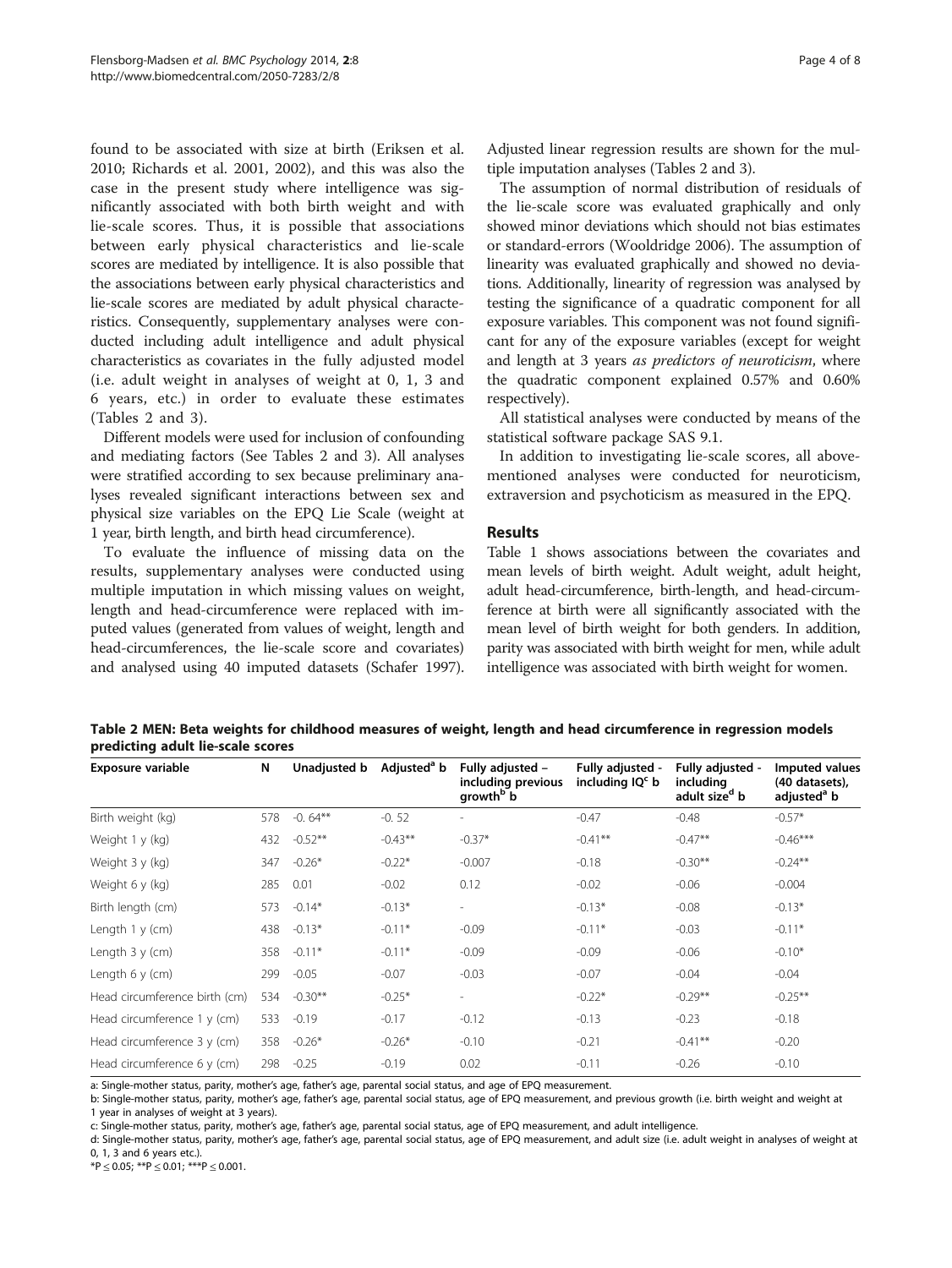<span id="page-4-0"></span>

| Table 3 WOMEN: Beta weights for childhood measures of weight, length and head circumference in regression models |  |  |  |                                                       |  |                                                  |  |  |  |
|------------------------------------------------------------------------------------------------------------------|--|--|--|-------------------------------------------------------|--|--------------------------------------------------|--|--|--|
| predicting adult lie-scale scores                                                                                |  |  |  |                                                       |  |                                                  |  |  |  |
| Exposure variable                                                                                                |  |  |  | Unadjusted b Adjusted <sup>a</sup> b Fully adjusted - |  | Fully adjusted - Fully adjusted - Imputed values |  |  |  |

| Exposure variable             | N   | Unadjusted b | Adjusted" b | - Fully adjusted<br>including previous<br>growth <sup>b</sup> b | Fully adjusted -<br>including $IQc b$ | Fully adjusted -<br>including<br>adult size <sup>d</sup> b | Imputed values<br>(40 datasets),<br>adjusted <sup>a</sup> b |
|-------------------------------|-----|--------------|-------------|-----------------------------------------------------------------|---------------------------------------|------------------------------------------------------------|-------------------------------------------------------------|
| Birth weight (kg)             | 571 | $-0.19$      | $-0.31$     |                                                                 | $-0.24$                               | $-0.42$                                                    | $-0.08$                                                     |
| Weight 1 y (kg)               | 428 | 0.08         | 0.08        | 0.17                                                            | 0.15                                  | 0.04                                                       | 0.03                                                        |
| Weight 3 y (kg)               | 337 | 0.001        | $-0.03$     | 0.003                                                           | 0.02                                  | $-0.08$                                                    | $-0.02$                                                     |
| Weight 6 y (kg)               | 292 | 0.03         | 0.02        | 0.19                                                            | 0.05                                  | 0.04                                                       | 0.07                                                        |
| Birth length (cm)             | 569 | 0.02         | $-0.03$     | $\overline{\phantom{a}}$                                        | $-0.02$                               | 0.005                                                      | 0.04                                                        |
| Length $1 y (cm)$             | 425 | $-0.01$      | $-0.009$    | $-0.0007$                                                       | 0.007                                 | 0.03                                                       | $-0.008$                                                    |
| Length $3y$ (cm)              | 342 | $-0.01$      | $-0.03$     | $-0.04$                                                         | $-0.02$                               | $-0.03$                                                    | $-0.02$                                                     |
| Length $6y$ (cm)              | 300 | $-0.01$      | $-0.02$     | 0.03                                                            | 0.002                                 | $-0.01$                                                    | $-0.003$                                                    |
| Head circumference birth (cm) | 523 | 0.05         | 0.07        | $\overline{\phantom{a}}$                                        | 0.09                                  | 0.09                                                       | 0.02                                                        |
| Head circumference $1 y$ (cm) | 427 | $-0.02$      | $-0.005$    | 0.09                                                            | 0.05                                  | 0.07                                                       | 0.03                                                        |
| Head circumference 3 y (cm)   | 340 | $-0.17$      | $-0.11$     | 0.07                                                            | $-0.05$                               | $-0.22$                                                    | $-0.07$                                                     |
| Head circumference 6 y (cm)   | 299 | $-0.004$     | 0.04        | 0.21                                                            | 0.09                                  | 0.06                                                       | 0.06                                                        |

a: Single-mother status, parity, mother's age, father's age, parental social status, and age of EPQ measurement.

b: Single-mother status, parity, mother's age, father's age, parental social status, age of EPQ measurement, and previous growth (i.e. birth weight and weight at 1 year in analyses of weight at 3 years).

c: Single-mother status, parity, mother's age, father's age, parental social status, age of EPQ measurement, and adult intelligence.

d: Single-mother status, parity, mother's age, father's age, parental social status, age of EPQ measurement, and adult size (i.e. adult weight in analyses of weight at 0, 1, 3 and 6 years etc.).

 $*P \le 0.05$ ;  $*P \le 0.01$ ;  $***P \le 0.001$ .

In the regressions analyses, several significant associations were found in men. Hence, lower weight, smaller length, and smaller head-circumference at birth, at 1 year, and at 3 years were generally associated with higher scores on the lie-scale in adulthood. Most associations remained significant after inclusion of all covariates; for example the adjusted regression coefficient for weight at 1 year was -0.43 ( $p < 0.01$ ), while it was -0.11 ( $p < 0.05$ ) for length at 1 year (Table [2\)](#page-3-0). Adjusting for previous growth, the estimates generally became smaller and in most cases non-significant.

For males, inclusion of adult intelligence as covariate did not change the overall pattern of results, although weight, length, and head circumference at age 3 were no longer significantly associated with lie-scale scores. When adjusting for adult measures of weight and headcircumference, the estimates for weight at the ages of 1 and 3 years and head-circumference at birth and at 3 years increased. The estimates for length generally became smaller and non-significant when adjusting for adult height. Thus, it is possible that adult height may mediate the associations between early physical growth and size and adult personality. Imputing missing values did not change the adjusted estimates noteworthily.

No significant associations with physical size were found for the lie-scale in women (Table 3).

Extraversion, neuroticism and psychoticism showed few significant associations with weight, length and head circumference during the first six years: For extraversion,

significant associations were found only for women with weight at 1 year ( $b = -0.39$ ;  $p \le 0.05$ ) and 6 years (b =  $-0.22$ ; p  $\leq 0.01$ ), but after adjustment for previous growth these estimates became non-significant. For neuroticism, no significant associations were found for either men or women for any of the exposure variables. Associations with *psychoticism* were found only for women where weak associations were observed for birth weight and birth length. These associations, however, became non-significant after adjustment for covariates. (Data not shown). The lie-scale was significantly correlated with extraversion  $(r = -0.16; p < 0.0001)$ , psychoticism  $(r = -0.27; p < 0.0001)$ , and intelligence (r = -0.20; p < 0.0001) (Data not shown).

#### **Discussion**

#### Main results

Our analyses reveal associations between small size at birth, at 1 year and at 3 years of age, and a higher score on the EPQ lie-scale in adulthood. Male infants with lower weight, length, and head-circumference at birth and the following three years grew up to have higher scores on the lie-scale as young adults.

#### Methodological issues

The main advantage of this study is the prospective design including real-time documentation of weight, length and head-circumference repeated over a period of six years. Nevertheless, the frequency of missing data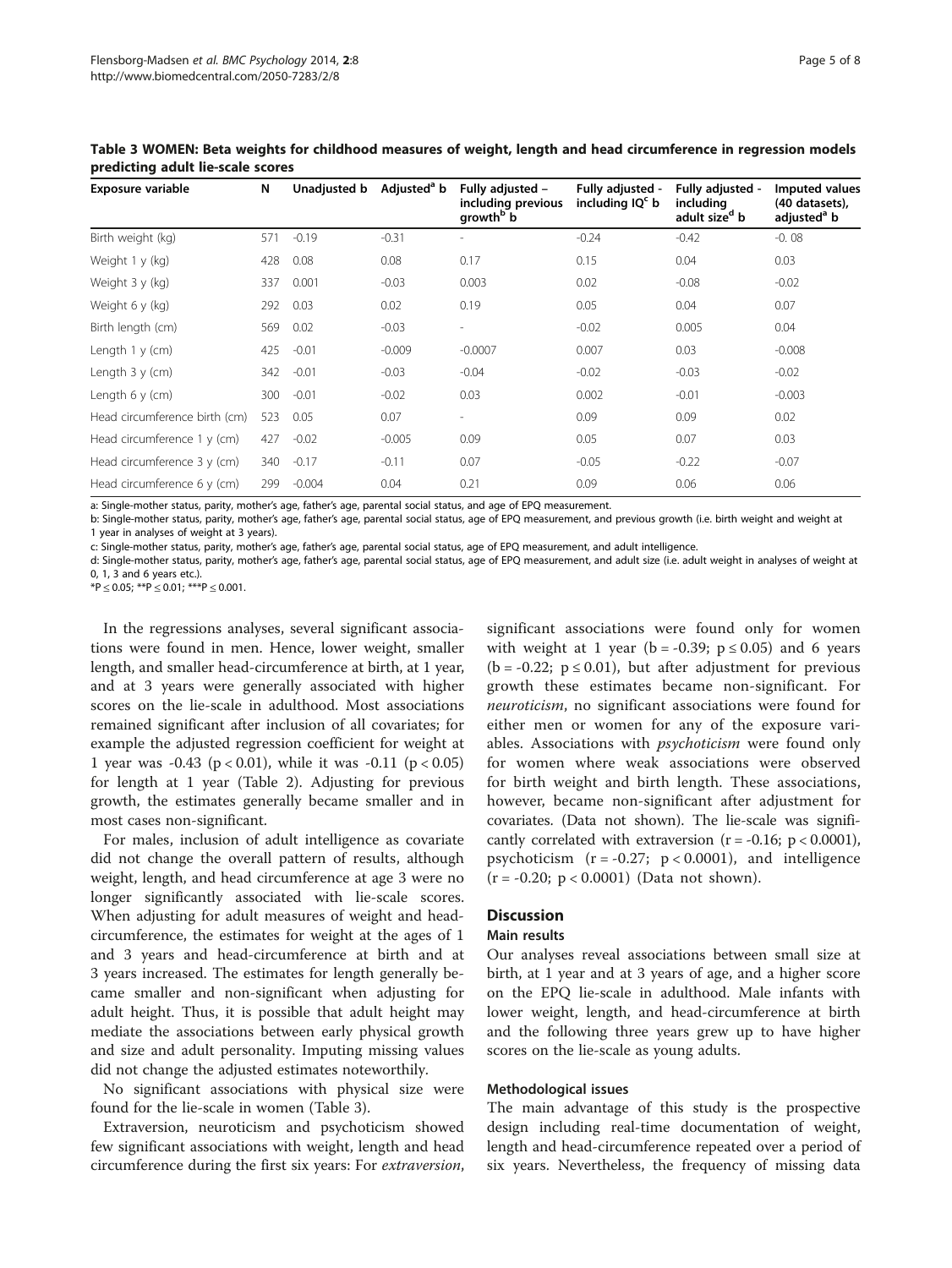tended to be high especially for measures at the 3 and 6 year assessments. A further limitation of the study is that Type I error is a possibility, as we conducted tests on 12 measures of weight, length and head-circumference. However, the fact that the lie-scale was consistently associated with weight, length and head-circumference, in addition to the fact that none of the other EPQ scales showed significant associations, points towards a consistent pattern and thus a non-incidental finding.

As in all observational studies, there may be unrecognized confounding factors associated with size and liescale scores. Single-mother status, parity, mother's age, father's age, parental social status, age at EPQ measurement, intelligence, and adult size were considered confounding or mediating factors in the linear regression models. However, there may be other unobserved confounding factors influencing both physical growth and brain development (see: "Interpretation of findings"). These factors were not included in the analyses as appropriate data were not available, and therefore we do not know the impact of these factors on the associations at hand.

#### Comparison with other studies

The most comparable findings from previous studies are: (1) The study by Allin et al. [\(2006](#page-6-0)) who found that birth weight was negatively correlated with the lie-scale  $(r = -0.23; P = 0.051)$  in their sample of 108 adults with a history of very preterm birth. In addition, they found that males born very preterm did not score significantly different from full term males on the extraversion, neuroticism, and psychoticism scales, which is in accordance with our findings of no significant associations between physical size and these traits. Interestingly, the authors also found that smaller head circumference at 18 to 19 years was associated with increased lie scale scores (Allin et al. [2006](#page-6-0)). (2) The study by Schmidt et al. ([2008](#page-7-0)) who reported that in their extremely low birth weight sample of 71 young adults, lower birth weight was associated with higher shyness, behavioural inhibition, loneliness and lie-scale scores ( $r = -0.26$ ;  $P < 0.01$ ). Hence, our results as well as the cited studies suggest that measures of weight and of head circumference seem to be the most important predictors of adult lie-scale scores – both of which are commonly assumed to be relatively valid indicators of brain maturation during the last weeks of gestation and during the first postnatal years (Cooke et al. [1977](#page-6-0); Haukvik et al. [2013;](#page-7-0) O'Connell et al. [1965\)](#page-7-0).

Other studies support the two studies by pointing towards low birth weight or preterm birth as being associated with social acquiescence and interpersonal relations, such as difficulties in establishing social contacts (Hille et al. [2008\)](#page-7-0), antisocial behaviours (Hack et al. [2004](#page-7-0)), cautiousness (Waxman et al. [2013\)](#page-7-0), agreeableness (Hertz et al. [2013](#page-7-0)), neuroticism (Lahti et al. [2013;](#page-7-0) Hertz et al.

[2013\)](#page-7-0), and higher extraversion (Hertz et al. [2013\)](#page-7-0), in addition to being more likely to be cautious, shy, risk aversive and less extraverted (Schmidt et al. [2008\)](#page-7-0).

#### Interpretation of findings

The inverse association between size during the first three years and lie-scale scores in adulthood might be explained by several biological or psychological mechanisms. A biological explanation is that physical growth and size may be associated with development of brain structures, which influence later development of personality traits related to lie-scale scores. Hence, specific genes or environmental factors (such as early parenting or psychosocial stress) may contribute to size at birth and growth in childhood in addition to affecting the overall development of the brain and thereby the development of personality. Previous studies suggest that possible characteristics in the brain associated with lie-scale scores are striatal  $D_{2/3}$  receptor availability which in several studies have been shown to be negatively correlated with lie-scale scores (Egerton et al. [2010;](#page-6-0) Huang et al. [2006](#page-7-0); Reeves et al. [2007\)](#page-7-0). Biological explanations of prenatal factors are supported by our results showing the associations to be strongest for size at birth and to be diluted later in childhood where the estimates generally became smaller and in most cases non-significant for both weight, length and head circumference when adjusting for previous growth. Examples of such prenatal factors are malnutrition (de Rooij et al. [2012\)](#page-6-0) or smoking (Ekblad et al. [2010](#page-6-0)) during pregnancy, pregnancy complications or maternal stress during pregnancy (Weinstock [2005](#page-7-0)), which in addition to predicting differences in birth size may also predict personality in the offspring. Finally, epigenetic changes in gene expression as a consequence of prenatal (or early postnatal) size (Turan et al. [2012](#page-7-0)) could be of importance.

A psychological explanation is that the experience of being large or small is an important factor in the causal network leading to a high lie-scale score. A recent study found that babies down to the age of 8 months were able to perceive social dominance or hierarchy on the basis of mere physical size (Thomsen et al. [2011\)](#page-7-0) suggesting that children very early in life experience an association between social hierarchies and physical dominance. Thus size, even in the very early years, may influence the development of self and self-insight (which is sometimes considered the trait primarily measured by the lie-scale), and the association between size and lie-scale scores may reflect a causal link. This explanation, however, suggests that the effects of size would increase in later childhood which was not confirmed by our findings of stronger associations for the early measures of size.

Due to our insufficient knowledge of the traits assessed by the lie scale, the developmental trajectories of these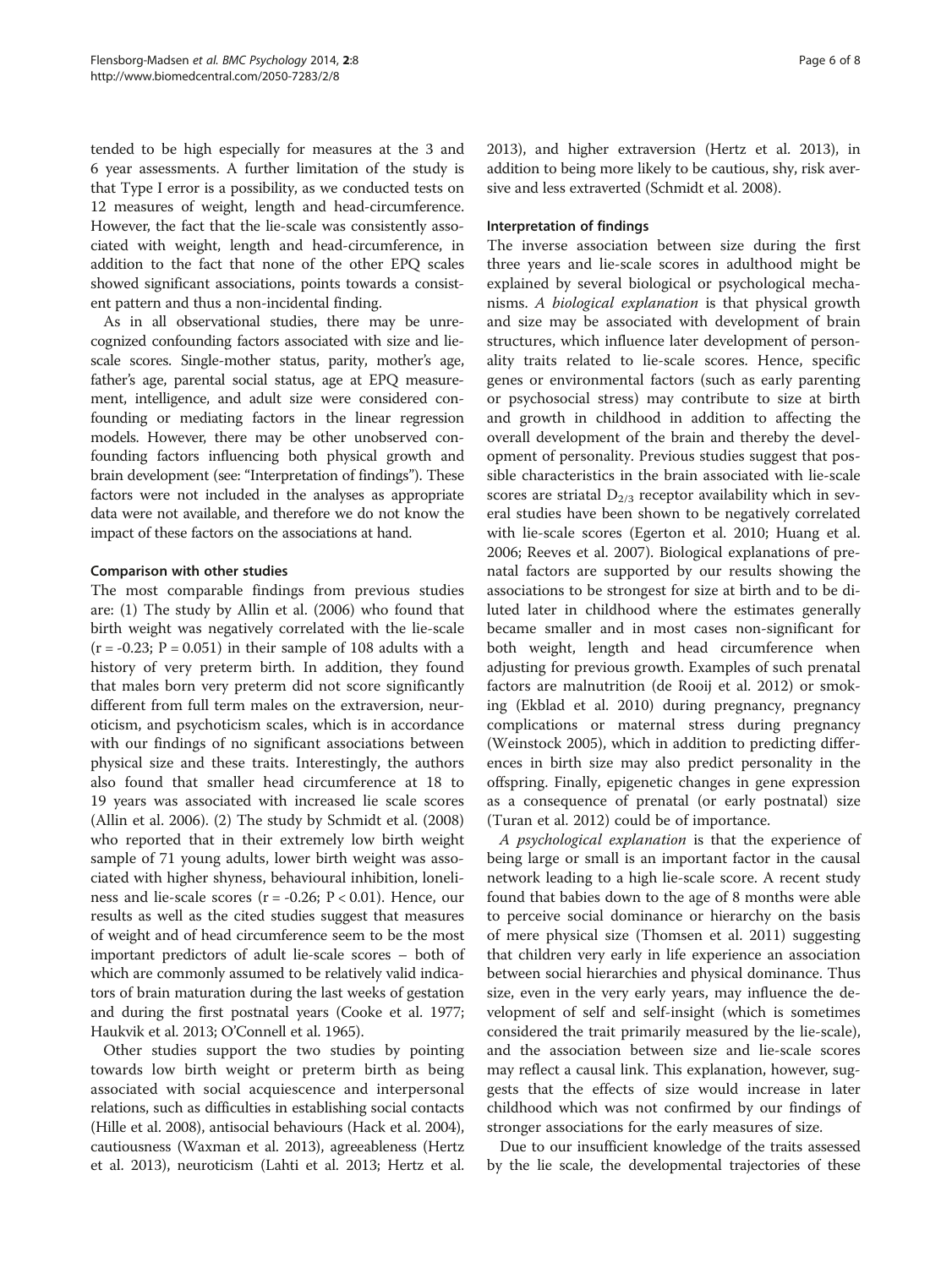<span id="page-6-0"></span>traits and the factors influencing thems, it is not possible to reach conclusions concerning biological and psychological explanations, and the interpretation of the associations between early size and the traits assessed by the lie scale remains an open question.

#### Conclusions

The results suggest that scores on the EPQ lie-scale are associated with weight, length, and head-circumference at birth and the following three years in men, while no significant associations were found for the lie-scale in women. Although the mechanisms underlying these associations remain largely unidentified, the findings highlight the potential influence of prenatal and early postnatal development on personality growth and development.

As this is the first study to investigate scores on the lie-scale in relation to early physical growth and size, more research should be conducted in the area to elucidate the present findings. In particular, the psychological conceptualization of the lie-scale should be further evaluated in empirical studies, and in addition, further studies of possible confounding and mediating factors should be conducted to better evaluate the causal network leading to empirical associations between early physical growth and size and scores on the lie scale.

#### Competing interests

The authors declare to have no competing interests.

#### Authors' contributions

TFM contributed to the conception and design of the study, performed the statistical analyses and drafted the manuscript. RR and HJS have contributed to the interpretation of data been evolved in drafting the manuscript and revising it critically for important intellectual content. ELM contributed to the conception and design of the study, has been evolved in drafting the manuscript and revising it critically for important intellectual content. All authors read and approved the final manuscript.

#### Acknowledgements

This study was supported by a grant from the IMK Almene Fond to Trine Flensborg-Madsen. In addition, the study was supported by grants HD-17655 and HD-20263 from the National Institute of Child Health and Human Development to June Reinisch, a grant from the National Institute of Drug Abuse to June Reinisch, a grant 9700093 from the Danish Research Council to Erik Lykke Mortensen, and grant 1400/2-4-1997 from the Danish National Board of Health to Erik Lykke Mortensen. The authors acknowledge the crucial role of AL Villumsen and B Zachau-Christiansen in the establishment of the Copenhagen Perinatal Cohort and thank the Steering Committee for permission to conduct this study.

The authors thank Vibeke Munk for critical comments and help with the manuscript.

#### Author details

<sup>1</sup>Unit of Medical Psychology, Institute of Public Health, University of Copenhagen, Øster Farimagsgade 5, 1353 Copenhagen K, Denmark. <sup>2</sup>Hvidovre Psychiatric Center, Dep. 807, Cognitive Research Unit, Brondbyostervej 160, 2605 Brondby, Denmark. <sup>3</sup>Mental Health Centre Copenhagen, Bispebjerg Bakke 23, 2400 Copenhagen NV, Denmark. <sup>4</sup>Center for Healthy Aging, Faculty of Health and Medical Sciences, University of Copenhagen, Blegdamsvej 3B, 2200 Copenhagen K, Denmark. <sup>5</sup>Institute of Preventive Medicine, Frederiksberg Hospital, Hovedvejen 5, Nordre Fasanvej 57, 2000 Frederiksberg, Denmark.

#### Received: 20 September 2013 Accepted: 12 March 2014 Published: 31 March 2014

#### References

- Abel, KM, Wicks, S, Susser, ES, Dalman, C, Pedersen, MG, Mortensen, PB, & Webb, RT. (2010). Birth weight, schizophrenia, and adult mental disorder: is risk confined to the smallest babies? Archives of General Psychiatry, 67(9), 923–930.
- Allin, M, Rooney, M, Cuddy, M, Wyatt, J, Walshe, M, Rifkin, L, & Murray, R. (2006). Personality in young adults who are born preterm. Pediatrics, 117(2), 309–316.
- Anderson, SE, Cohen, P, Naumova, EN, & Must, A. (2006). Association of depression and anxiety disorders with weight change in a prospective community-based study of children followed up into adulthood. Archives of Pediatrics and Adolescent Medicine, 160(3), 285–291.
- Barker, DJ. (2004). The developmental origins of adult disease. Journal of the American College of Nutrition, 23(6, Suppl), 588S–595S.
- Barker, DJ, Osmond, C, Forsen, TJ, Kajantie, E, & Eriksson, JG. (2005). Trajectories of growth among children who have coronary events as adults. New England Journal of Medicine, 353(17), 1802–1809.

Barker, DJ, Osmond, C, Kajantie, E, & Eriksson, JG. (2009). Growth and chronic disease: findings in the Helsinki Birth Cohort. Annals of Human Biology, 36(5), 445–458.

- Birenbaum, M, & Montag, I. (1989). Style and substance in social desirability scales. European Journal of Personality, 3(1), 47–59.
- Brown, AS, van Os, J, Driessens, C, Hoek, HW, & Susser, ES. (2000). Further evidence of relation between prenatal famine and major affective disorder. American Journal of Psychiatry, 157(2), 190–195.
- Byrne, M, Agerbo, E, Bennedsen, B, Eaton, WW, & Mortensen, PB. (2007). Obstetric conditions and risk of first admission with schizophrenia: a Danish national register based study. Schizophrenia Research, 97(1–3), 51–59.
- Cannon, M, Jones, PB, & Murray, RM. (2002). Obstetric complications and schizophrenia: historical and meta-analytic review. American Journal of Psychiatry, 159(7), 1080–1092.
- Cheung, YB, Khoo, KS, Karlberg, J, & Machin, D. (2002). Association between psychological symptoms in adults and growth in early life: longitudinal follow up study. British Medical Journal, 325(7367), 749–751.
- Cooke, RW, Lucas, A, Yudkin, PL, & Pryse-Davies, J. (1977). Head circumference as an index of brain weight in the fetus and newborn. Early Human Development, 1(2), 145–149.
- Crookes, TG, & Buckley, SJ. (1976). Lie score and insight. Irish Journal of Psychology, 3(2), 134–136.
- de Rooij, SR, Veenendaal, MVE, Raikkonen, K, & Roseboom, TJ. (2012). Personality and stress appraisal in adults prenatally exposed to the Dutch famine. Early Human Development, 88(5), 321–325.
- Egerton, A, Rees, E, Bose, SK, Lappin, JM, Stokes, PRA, Turkheimer, FE, & Reeves, SJ. (2010). Truth, lies or self-deception? Striatal D(2/3) receptor availability predicts individual differences in social conformity. NeuroImage, 53(2), 777–781.
- Ekblad, M, Gissler, M, Lehtonen, L, & Korkeila, J. (2010). Prenatal smoking exposure and the risk of psychiatric morbidity into young adulthood. Archives of General Psychiatry, 67(8), 841–849.
- Eriksen, W, Sundet, JM, & Tambs, K. (2010). Birth weight standardized to gestational age and intelligence in young adulthood: a register-based birth cohort study of male siblings. American Journal of Epidemiology, 172(5), 530–536.
- Eysenck, HJ, & Eysenck, SBG. (1975). Manual of the Eysenck Personality Questionnaire. Sevenoaks, Kent: Hodder and Stoughton Educational.
- Eysenck, HJ, & Eysenck, SBG. (1976). Psychoticism as a dimension of personality. London: Hodder and Stoughton.
- Fazel, S, Bakiyeva, L, Cnattingius, S, Grann, M, Hultman, CM, Lichtenstein, P, & Geddes, JR. (2012). Perinatal risk factors in offenders with severe personality disorder: a population-based investigation. Journal of Personality Disorders, 26(5), 737–750.
- Francis, LJ. (1991). The dual nature of the Epq Lie scale among college-students in England. Personality and Individual Differences, 12(12), 1255–1260.
- Francis, LJ, Pearson, PR, & Kay, WK. (1983). Are religious children bigger liars. Psychological Reports, 52(2), 551–554.
- Francis, LJ, Brown, LB, & Pearson, PR. (1991). The dual nature of the Epq Lie scale among university-students in Australia. Personality and Individual Differences, 12(10), 989–991.
- Furnham, A. (1986). Response bias, social desirability and dissimulation. Personality and Individual Differences, 7(3), 385–400.